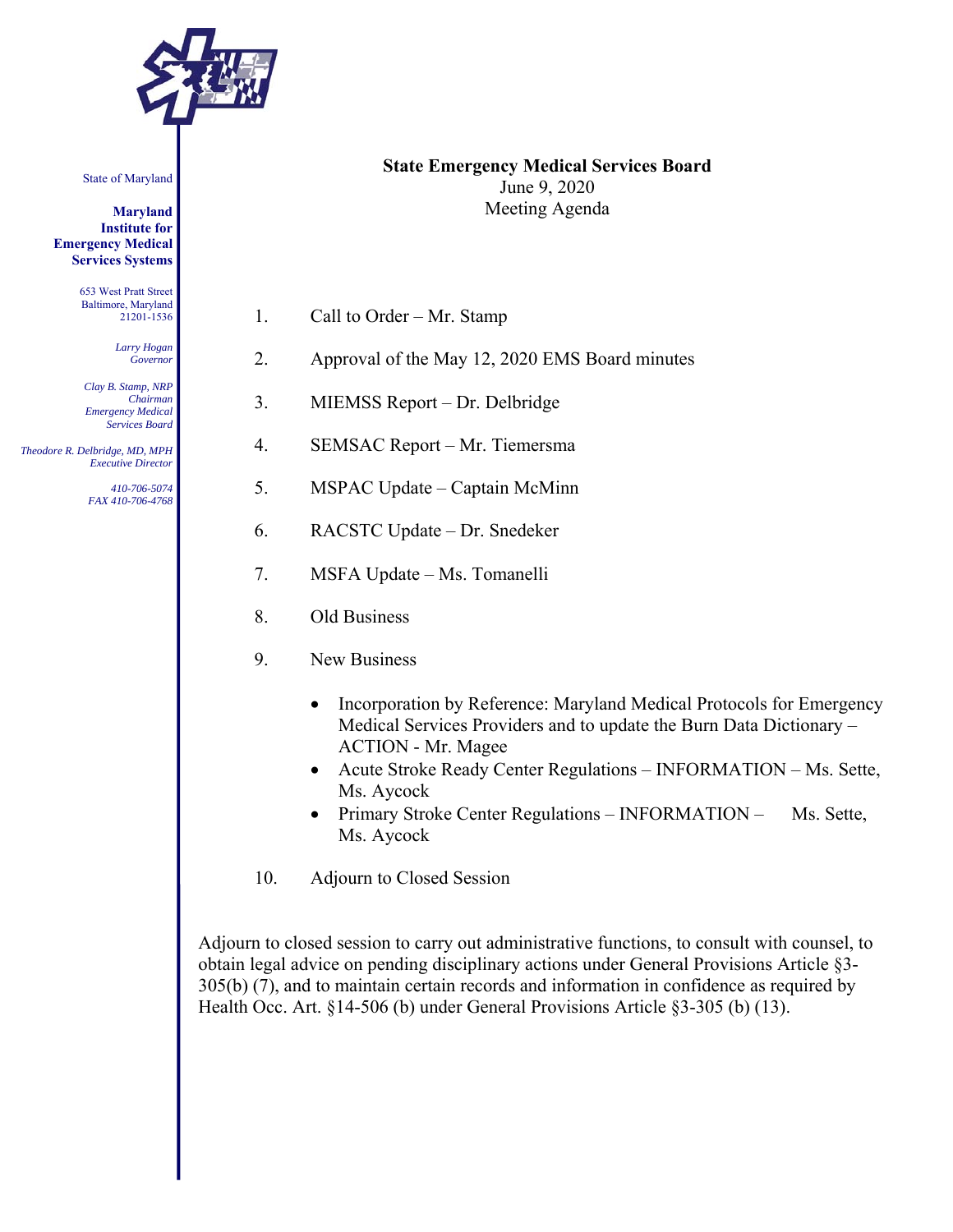

State of Maryland

**Maryland Institute for Emergency Medical Services Systems**

> 653 West Pratt Street Baltimore, Maryland 21201-1536

> > *Larry Hogan Governor*

*Clay B. Stamp, NRP Chairman Emergency Medical Services Board*

 *Theodore R. Delbridge, MD, MPH Executive Director*

> *410-706-5074 FAX 410-706-4768*

# **State Emergency Medical Services Board June 9, 2020 Via Conference Call Only**

## **Minutes**

## **Board Members Present:**

Clay Stamp, Chairperson; Sherry Adams, Vice Chairperson; Stephan Cox; William J. Frohna, MD; Dany Westerband, MD; James Scheulen, PA (arrived @ 9:17am); Sally Showalter, RN; Wayne Tiemersma; Mary Alice Vanhoy, MSN

**Board Members Absent:** Dean E. Albert Reece, MD;

## **Others Present:**

**MSPAC:** Major Tagliaferri; Capt. McMinn

**MIEMSS**: Dr. Delbridge; Ms. Gainer; Ms. Abramson; Ms. Aycock; Dr. Bailey; Mr. Bilger; Mr. Brown; Ms. Chervon; Dr. Chizmar; Dr. Floccare; Mr. Huggins; Mr. Kelly; Ms. Mays; Mr. Linthicum; Mr. Buckson; Mr. Sidik; Mr. Schaefer; Ms. Wright-Johnson; Ms. Goff

**OAG:** Mr. Magee; Ms. Sette

**RACSTC:** Dr. Snedeker

**MSFA:** Ms. Tomanelli

Chairman Stamp called the meeting to order at 9:00 am.

Ms. Goff called the roll.

Mr. Stamp commended Dr. Delbridge and the MIEMSS team on their exemplary work during this COVID pandemic. He also recognized the MSFA, MFRI and RACSTC for their partnership and commitment to the well-being of the citizens of Maryland.

Mr. Stamp asked for approval of the May 12, 2020, Board meeting minutes.

**ACTION: A motion was made by Mr. Tiemersma, seconded by Ms. Vanhoy and unanimously approved to accept the May 12, 2020, minutes of EMS Board as written.**

## **MIEMSS REPORT**

## COVID-19

Dr. Delbridge highlighted information available through the MIEMSS Dashboard tracking, including staffed in-patient beds available statewide and mechanical ventilators in Maryland.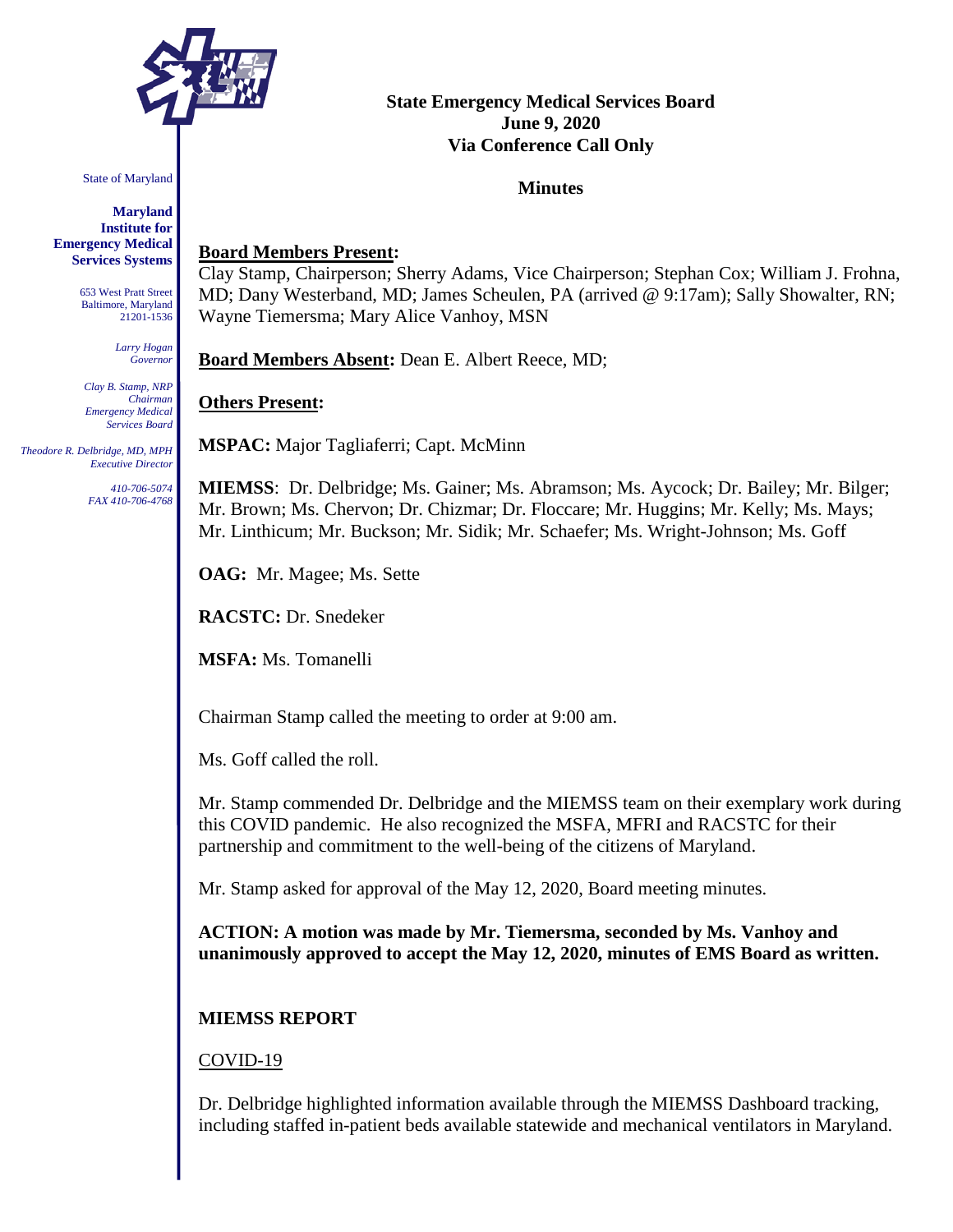He said the number of acute care beds occupied by COVID patients has significantly declined since April.

Dr. Delbridge provided an overview of the numbers of PUIs treated and transported by EMS public safety and commercial services. He said that the number of PUIs have also dropped in the last 15 days.

Dr. Delbridge said that out-of-hospital cardiac arrests had risen slightly. He noted that it might never be known if the cardiac arrest was due patient avoiding hospital treatment or if they were suffering from COVID-19.

He said that ongoing data acquisition was continuing in coordination with CRISP and MDH.

Chairman Stamp asked if MIEMSS would be conducting a COVID-19 After Action report. Dr. Delbridge said MIEMSS is analyzing data for possible publication, but had not been asked to organize an after action.

Chairman Stamp asked for a report on the effect of COVID-19 on EMS.

Vice Chair Adams said MDH, in conjunction with MEMA, is working to hire contractors to conduct a COVID-19 after action. She will keep MIEMSS informed.

## MIEMSS' @HA (Ambulances at Hospitals) Dashboard

Dr. Delbridge gave an update on the Hospital Dashboard "@HA" (Ambulances at Hospitals) platform to provide real-time information on the number of ambulances waiting at hospital which is an indication of offload / transfer of care times. He said MIEMSS continues to work on including additional jurisdictions to provide real time awareness of EMS-ED interface. He added that Montgomery County is in the process of securing a CAD update and cannot participate at this time.

Dr. Delbridge said that Yellow Alerts are starting to increase from the downward trend experienced during the height of the pandemic.

Dr. Delbridge said through MIEMSS' robust relationship with the Chesapeake Regional Information System for our Patients (CRISP), an App is being developed for an Emergency Department Advisory based on ED patient census.

A lengthy discussion followed regarding the intended uses, outcomes and possible unintended consequences of @HA and the Emergency Department Advisory applications.

Dr. Delbridge said that MIEMSS has processed 655 Clinical Nurse Externs, with another 121 pending and 82 Clinical Respiratory Externs with 1 additional pending.

Dr. Delbridge also said that MIEMSS had issued over 950 Provisional EMS licenses and certifications. He highlighted the components of a proposed regulation that would permit Provisional EMS clinicians to become fully certified or licensed.

Dr. Delbridge said that much of MIEMSS' work is occurring on a virtual basis, which includes meetings, inspections and testing. MIEMSS will also be conducting some specialty center designation site visits virtually, modeled in part, on the Joint Commission's experience in conducting these types of visits virtually.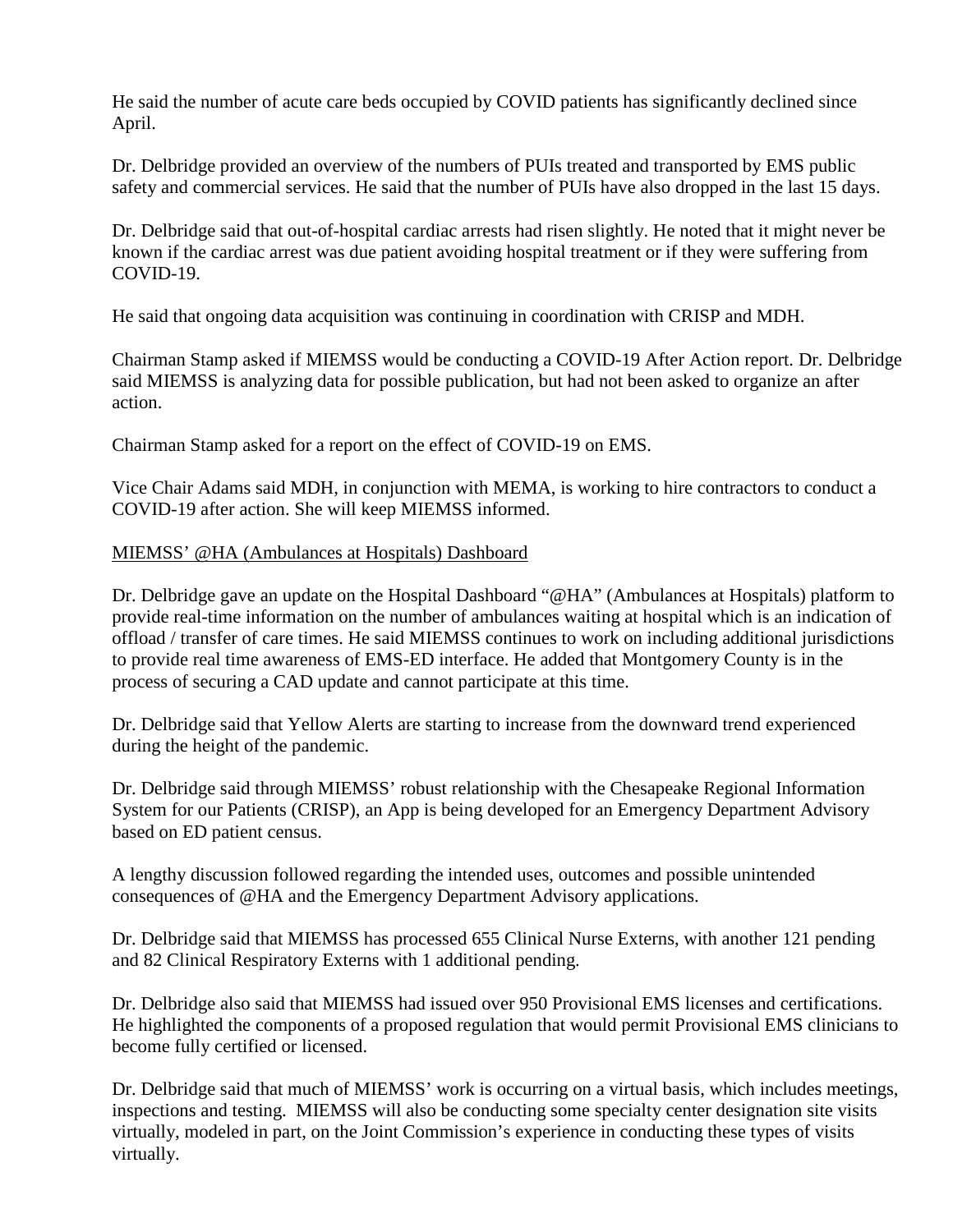As stated by the Governor, the State of Maryland is to continue telework and social distance as possible.

### **SEMSAC REPORT**

SEMSAC Chairman, Mr. Tiemersma, reported that SEMSAC met on June 4, 2020. He said that SEMSAC is anxious to reinvigorate current SEMSAC committees. He added that SEMSAC is considering adding an ad hoc committee for MIH in Maryland to share current best practices. He added that SEMSAC would like to address lessons learned from COVID-19.

Mr. Tiemersma said that the BLS Committee Co-Chair, Linda Dousa, is assuming the role as Committee Chair.

The Regional Affairs committee reported that the unused monies from the 50/50 grant were reallocated, leaving \$1,000.00 unused.

Mr. Tiemersma added that Dr. Delbridge said that work to finalize the EMS Plan will resume and a version should be ready to share in the coming weeks.

#### **MSPAC REPORT**

(A copy of the written report was distributed)

Captain McMinn said that consistent with the overall decrease in EMS call volume, MSPAC has seen a 27% decrease in medevac mission requests since the beginning of the pandemic. However, the last two weeks have shown a trend toward a return to normal summer operational tempo.

MSPAC has evaluated and implemented several pandemic-related service bulletins from Leonardo to isolate the aircraft cockpit from the cabin where patient care takes place.

Captain McMinn said that the Salisbury Section has returned to a 24/7 operational posture and the Cumberland Section has returned to a near 24/7 posture.

Captain McMinn advised that on May 1, 2020, MSPAC awarded a five-month contract to Arkenstone Technologies from Pittsburgh, Pennsylvania, to conduct a helicopter basing study. MSPAC and MIEMSS Leadership agreed on the contract scope of work.

### **MSFA**

Ms. Tomanelli said that the MSFA leadership continues to work on the virtual MSFA convention and thanked MIEMSS and MFRI for their presentations. The MSFA plans to hold a two-day convention in the Fall.

Ms. Tomanelli added that the MSFA appreciated its partners, MIEMSS and MFRI, for getting volunteers trained during this pandemic.

### **R ADAMS COWLEY SHOCK TRAUMA**

(A written report distributed via email)